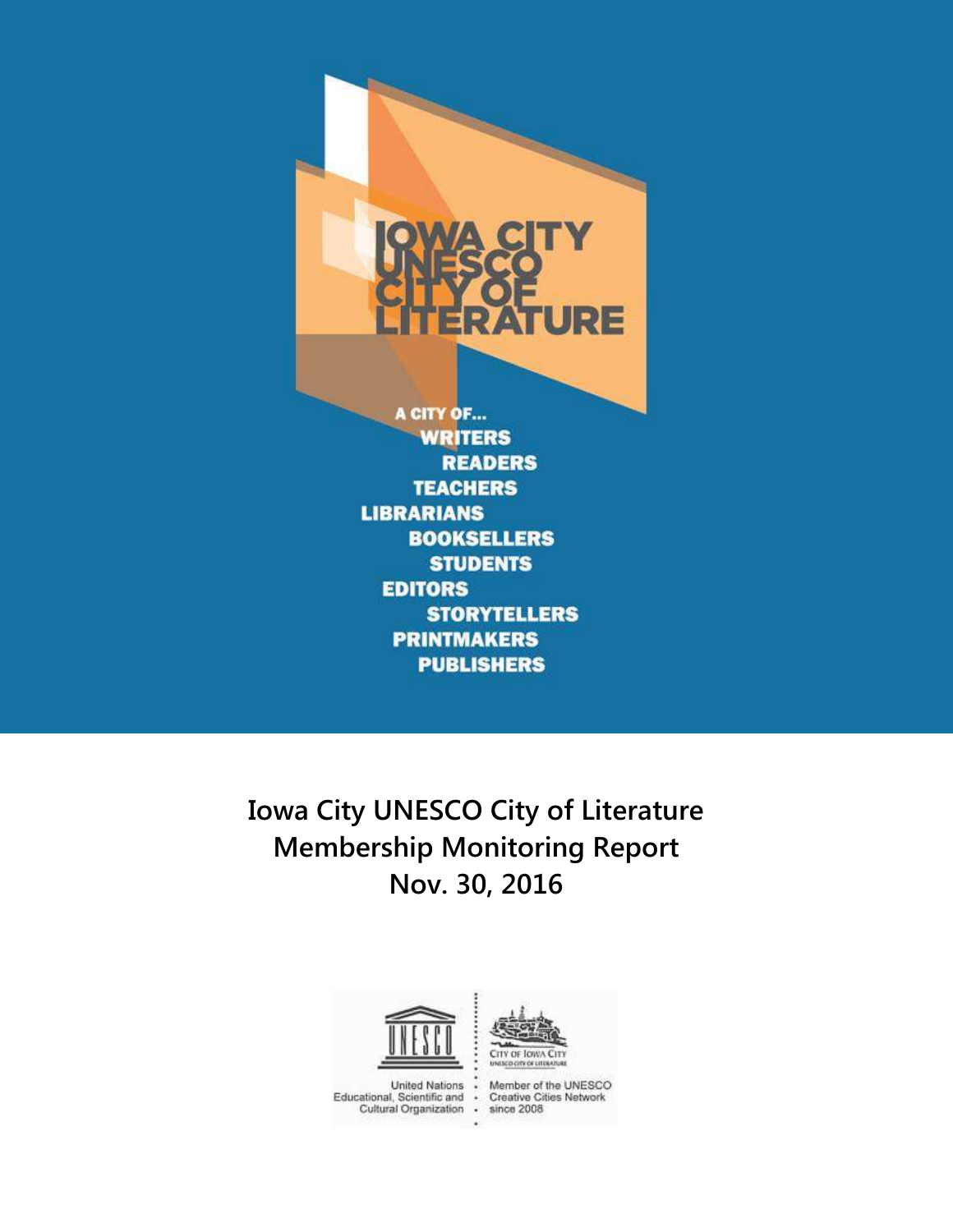

# **CONTENTS**

| 4. MAJOR INITIATIVES IMPLEMENTED AT THE LOCAL LEVEL TO ACHIEVE THE  |  |
|---------------------------------------------------------------------|--|
| 5. MAJOR INITIATIVES IMPLEMENTED THROUGH INTER-CITY COOPERATION TO  |  |
| 6. PROPOSED ACTION PLAN FOR THE FORTHCOMING MID-TERM PERIOD OF FOUR |  |
|                                                                     |  |

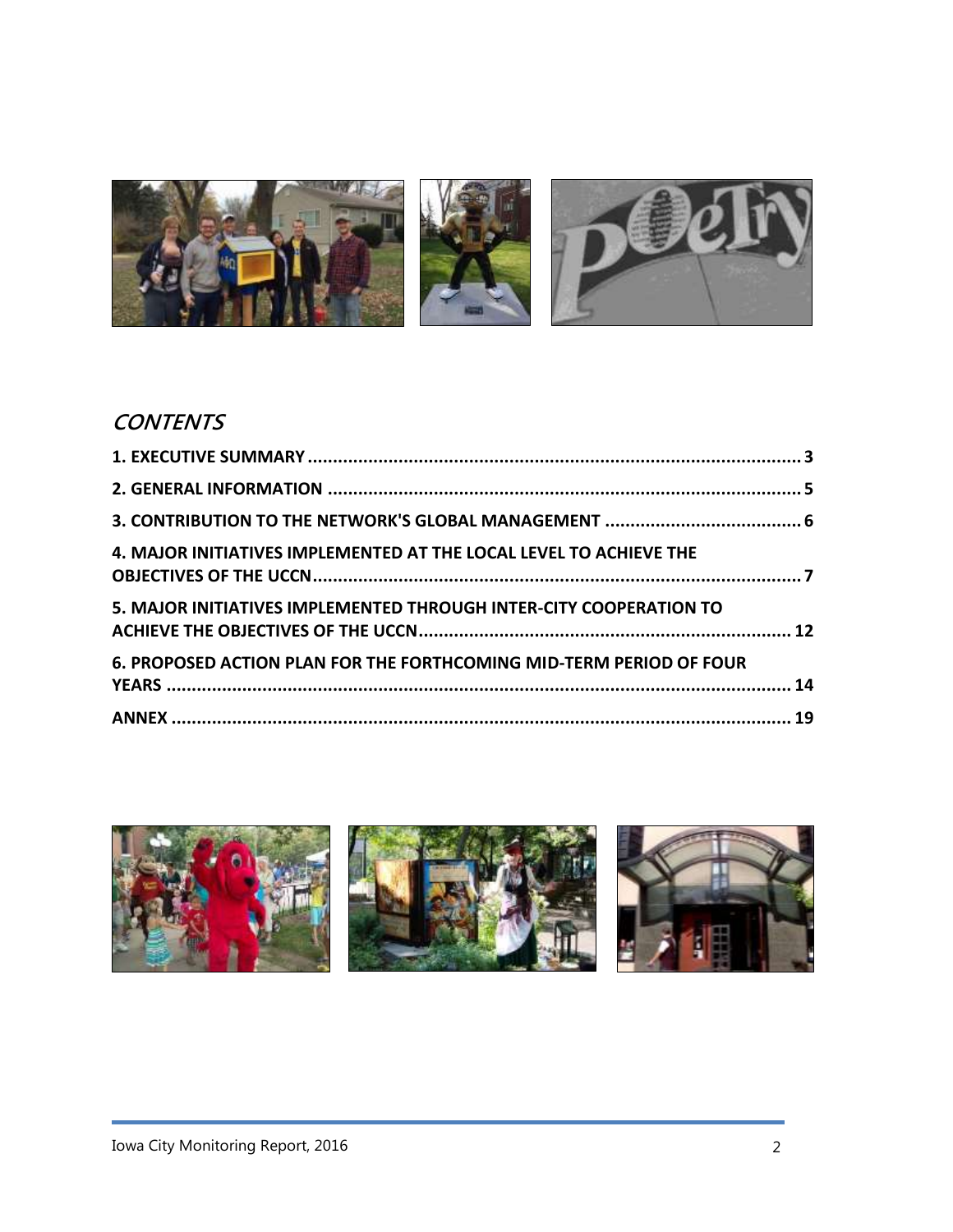### <span id="page-2-0"></span>*1. EXECUTIVE SUMMARY*

**Mission statement:** *The City of Literature works to advance its mission of celebrating and supporting literature on a local, regional, national, and international level, connecting readers and writers through the power of story.*

Iowa City was named a UNESCO City of Literature in November 2008 – the first in the United States and the third in the world. It earned this designation in large part because Iowa City is the place people go when they want to learn to write. Once there, many of them stay because they fall in love with this community where literature is a connective thread. As was stated in the city's formal application for the designation:

*How could a small city in the center of the American heartland have such a wide-ranging impact on creative writing? The answer is that Iowa City, for its size, may be the most literary city on earth. Often called the "Athens of the Midwest," it has a unique set of influential literary institutions, which explore new ways to teach and support writers. At the same time, it has long been, quite simply, a place for writers: a haven, a destination, a proving ground, and a nursery. Together, these synthesizing aspects – the writers and the institutions that have grown from them and for them – have created a history and an identity in which its citizens take enormous pride, prizing a role in celebrating and honoring writers and good writing.*

With the designation in hand, the city – and the surrounding area that encompasses Coralville, North Liberty

and the rest of Johnson County – was charged with a daunting task: take one of the best literary cultures in the world and make it better.

An independent nonprofit organization was formed to manage the designation on behalf of the city. This organization, the Iowa City UNESCO City of Literature, sought to leverage the designation through a mixture of advocacy, networking, and programming to elevate the literary culture of the community. It does so with support, both financial and otherwise, from many entities: the City of Iowa City, the University of Iowa, Coralville, North Liberty, the Iowa City Public Library, Johnson County, the Iowa City/Coralville Area Convention & Visitors Bureau, and the Iowa City Area Chamber of Commerce. The area business community, local foundations and charitable organizations also provide support, while thousands in the community attend events, read, write and financially support the efforts of the City of Literature.

The City of Literature organization recently completed a three-year strategic plan that found it pursuing three overarching goals:

**Programming Goal:** Promote and offer the best in literary programming.

**Audience Goal:** Build constituencies and make connections that further the mission of the City of Literature.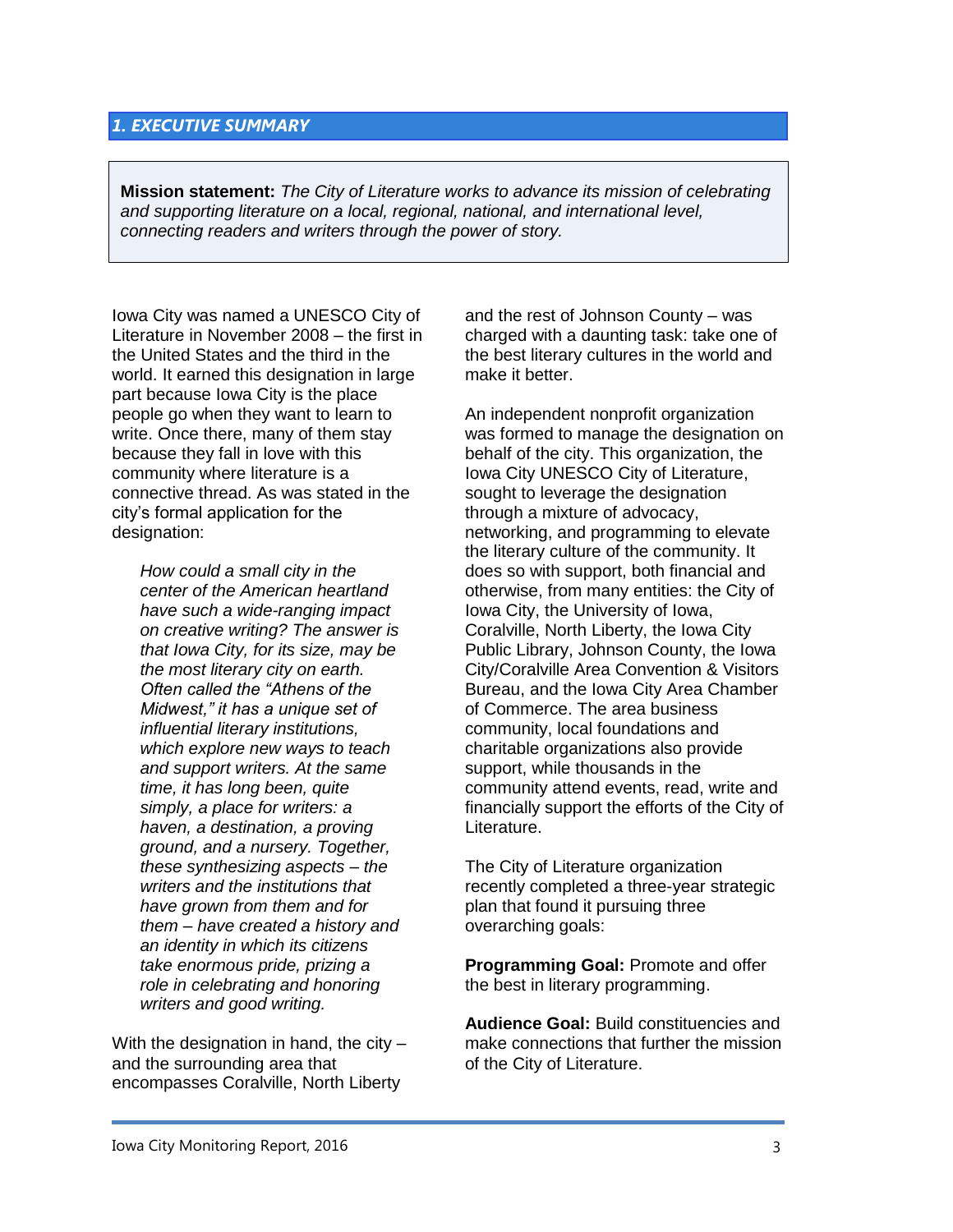**Resource Goal:** Strengthen the capacity of the City of Literature to do its work.

The result of three years of work is an organization that has expanded the size and scope of existing programs and added several more, reached out to various populations within its diverse community, and placed itself on secure financial footing. This included taking on and then greatly expanding programming for the Iowa City Book Festival, adding programs that promote and reward writing by area school children, and seeking collaborations that promote the use of literature to address challenges in the community. The organization rebranded, drawing increased attention to the designation and the achievements of the literary community. And, keeping pace with this growth, increased its budget and income by forty percent.

The community continued to support literary expansion beyond the scope of the City of Literature organization. Endeavors such as the expanded literary lineup of the Mission Creek Festival and the creation of the nonprofit advocacy and programming organization the Iowa Writers House showed that people in the

community were emboldened by the UNESCO designation and were eager to embrace it in the pursuit of greater accomplishment.

Looking forward, the City of Literature organization and the community plan to move from this plateau to the next. A new, four-year strategic plan (see Annex), designed to align with UNESCO's new quadrennial reporting requirements, will find the organization building on past success and taking advantage of the growing network of peers to push programming in new directions. At the same time, a new emphasis on the UN's 2030 Agenda for Sustainable Development will find the organization working with the city to incorporate these goals into policies, procedures and programs.

The organization also will work over the next four years to analyze the breadth of the literary sector in the community and its impact in terms of cultural output, employment and contributions to the local economy, and in turnwill use that data, as well as other indicators, as it charts its course.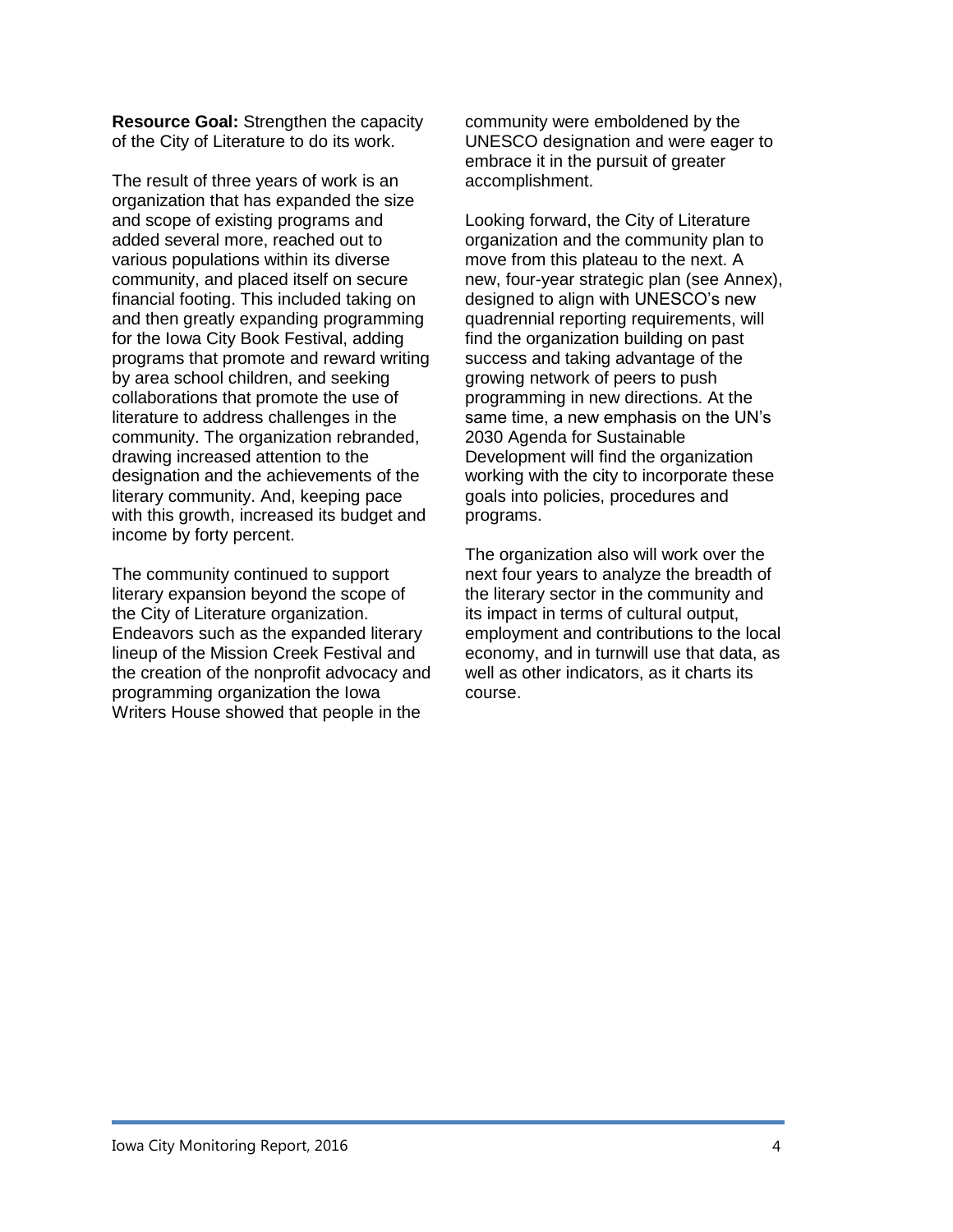# <span id="page-4-0"></span>*2. GENERAL INFORMATION*

- **2.1. Name of the city:** Iowa City
- **2.2. Country:** United States
- **2.3. Creative field of designation:** Literature
- **2.4. Date of designation:** 2008
- **2.5. Date of submission of the current report:** Nov. 30, 2016

**2.6. Entity responsible for the report:** Iowa City UNESCO City of Literature organization

#### **2.7. Previous reports submitted and dates:** N/A

#### **2.8 Focal points of contact**

#### **Focal point:**

John Kenyon Executive Director Iowa City UNESCO City of Literature 123 S. Linn St. Iowa City, IA 52240 USA (319) 356-5245 john-kenyon@iowacityofliterature.org

#### **City government liaison:**

Wendy Ford Economic Development Coordinator City of Iowa City 411 E. Washington St. Iowa City, IA 52240 USA (319) 356-5248 wendy-ford@iowa-city.org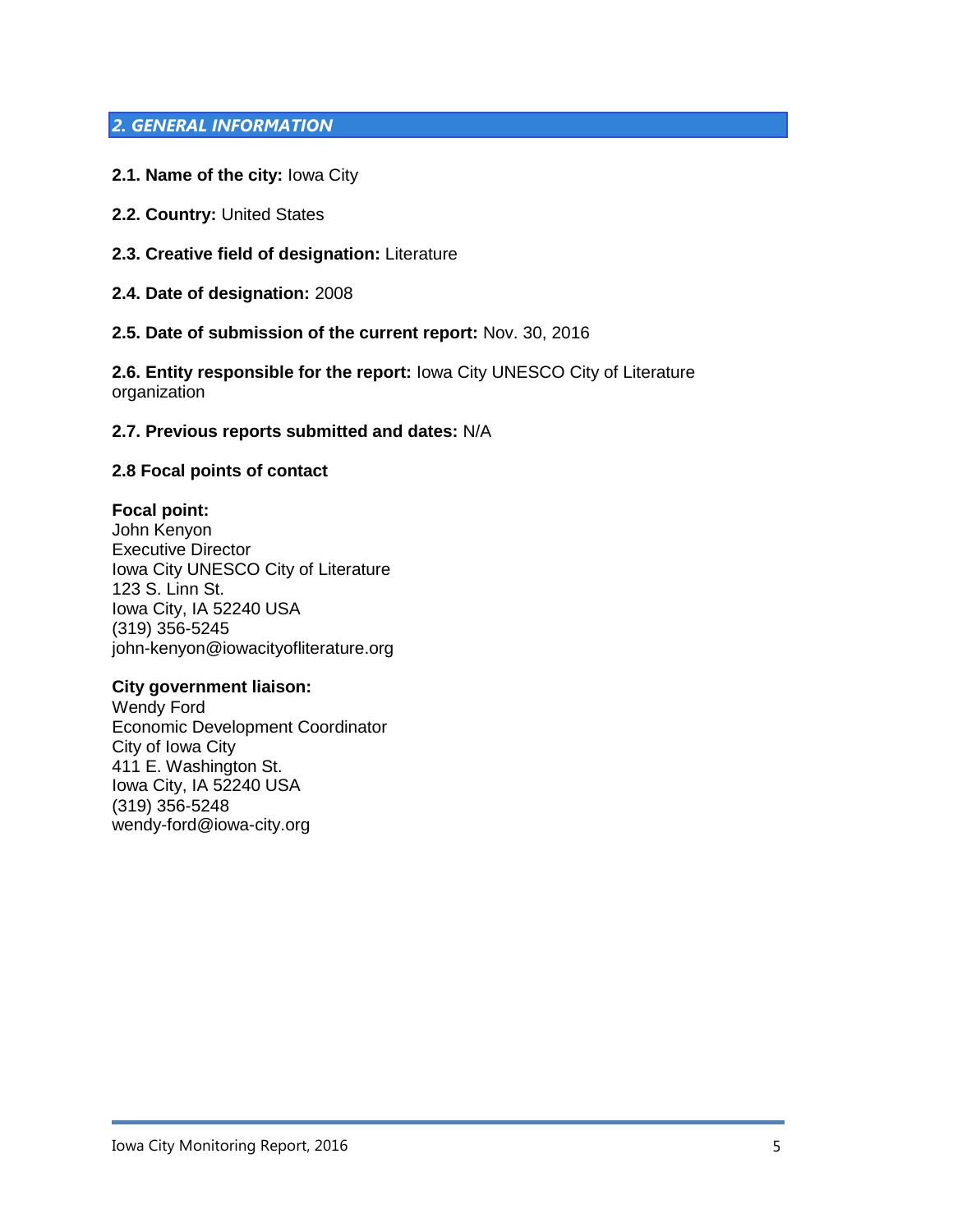# <span id="page-5-0"></span>*3. CONTRIBUTION TO THE NETWORK'S GLOBAL MANAGEMENT*

**3.1 Number of UCCN annual meetings attended in the last four years:**

Four

**3.2 Hosting of a UCCN annual meeting and dates:**

N/A

**3.3 Hosting of a working or coordination meeting addressed to one or more specific UCCN creative field representatives:**

N/A

**3.4 Hosting of an international conference or meeting on specific issues salient to the Creative Cities with a large participation of members of the Network:**

N/A

**3.5 Financial and/or in-kind support provided to UNESCO's Secretariat in order to ensure the management, communication and visibility of the UCCN (type of contribution, estimated value, main objectives, and dates):**

The Iowa City UNESCO City of Literature organization provides significant in-kind support to UNESCO"s secretariat in the form of review of applications for designation, promotion of the network, staff time to interact with UNESCO and the cost of attending annual meetings (the latter approximately \$8,000 USD over the past four years).

# **3.6 Membership of the Steering Group and period:**

N/A

### **3.7 Participation in the evaluation of applications (number of applications evaluated per year):**

The City of Literature organization, composed of its director and board of directors, evaluated and provided feedback on all submitted applications in 2014 (15) and 2015 (12), and the organization participated in the process at the subgroup level to provide feedback and scores related to all applications.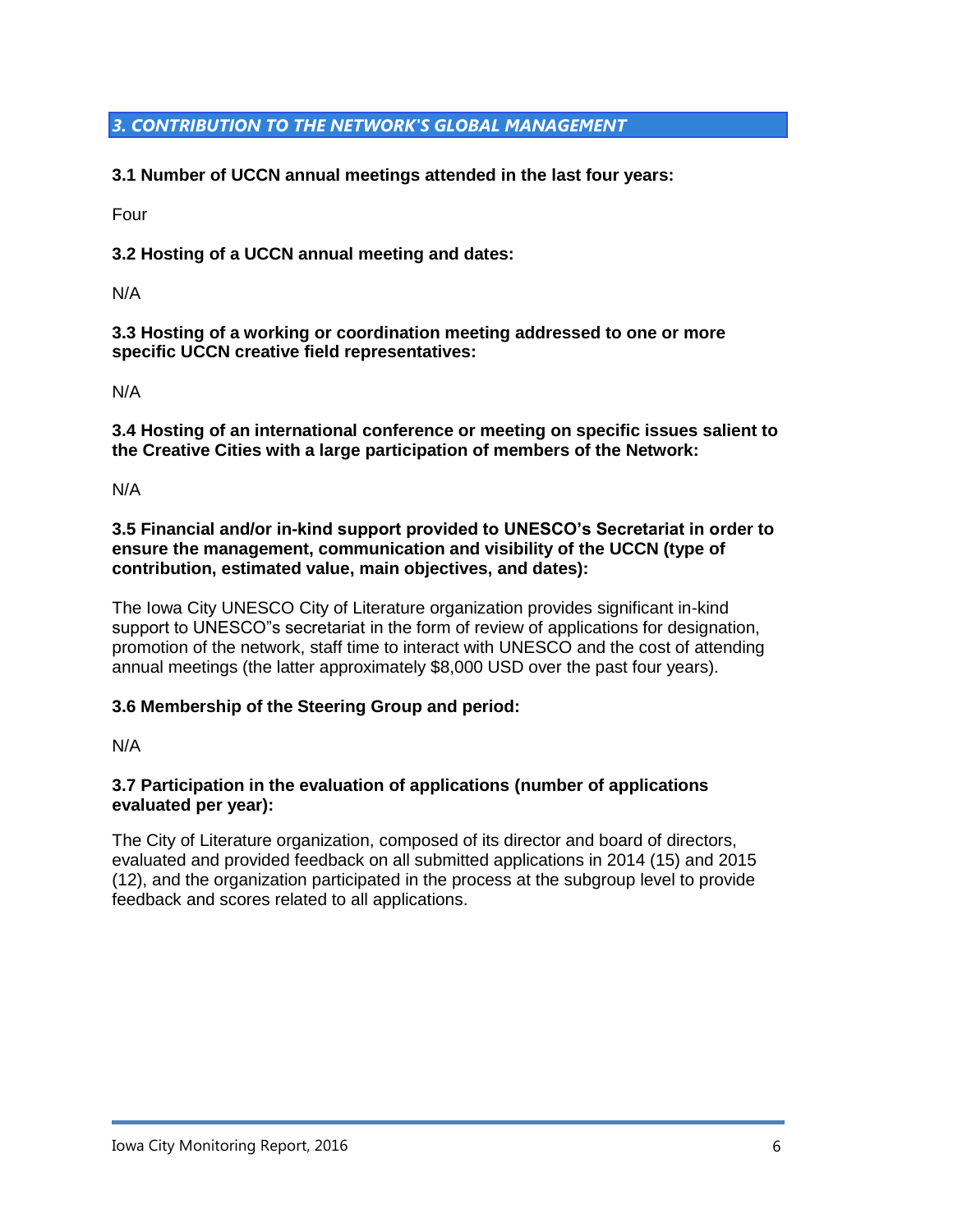# <span id="page-6-0"></span>**4.1 Iowa City Book Festival**

The Iowa City Book Festival, a project of the Iowa City UNESCO City of Literature organization and several community partners, has grown over the last four years to become a multi-day celebration of books, writing, reading, and the exchange and discussion of ideas in the greater Iowa City area. In 2016, the festival was six days, with more than 60 events featuring more than 100 authors and presenters who spoke to 4,500 people. Events included traditional readings, panel discussions, demonstrations, workshops, children's activities and more.

The major goals achieved by the festival include:

--Connecting readers with writers and their work

--Helping to build an audience for authors, both those from the area and those from around the world

--Sharing ideas and fostering discussion of those ideas

--Providing writers the tools they need to nurture their craft and get their work into the world

This festival helps to achieve the following Creative Cities Network objectives:

*– Strengthening the creation, production, distribution and enjoyment of cultural goods and services and fostering the creative economy* 

*–Improving access to and participation in cultural life as well as the enjoyment of cultural goods and services, notably for marginalized or vulnerable groups and individuals, including women and youth*

*–Developing hubs of creativity and innovation and broadening opportunities for creators and professionals in the cultural sector*

### **4.2 One Book Two Book Children's Literature Festival**

The One Book Two Book Children's Literature Festival, produced by the Iowa City UNESCO City of Literature organization and several community partners, seeks to celebrate writing *for*  and *by* children. Specifically, while it offers many traditional programming components – visiting authors, workshops, a book fair, craft opportunities, and more – the key aspect of the festival is one focused on student writing. While our designation in large part recognizes our community's rich literary

heritage, it is important to nurture young writers and give them the tools they need to succeed to ensure a strong future. In particular, the festival provides opportunities for students at schools with lower socio-economic status that may lack such outlets when compared with schools in other parts of the community.

The festival solicits original writing from students in grades 1-8 (ages 7-14). These pieces are evaluated by ACT, a world leader in academic and workforce testing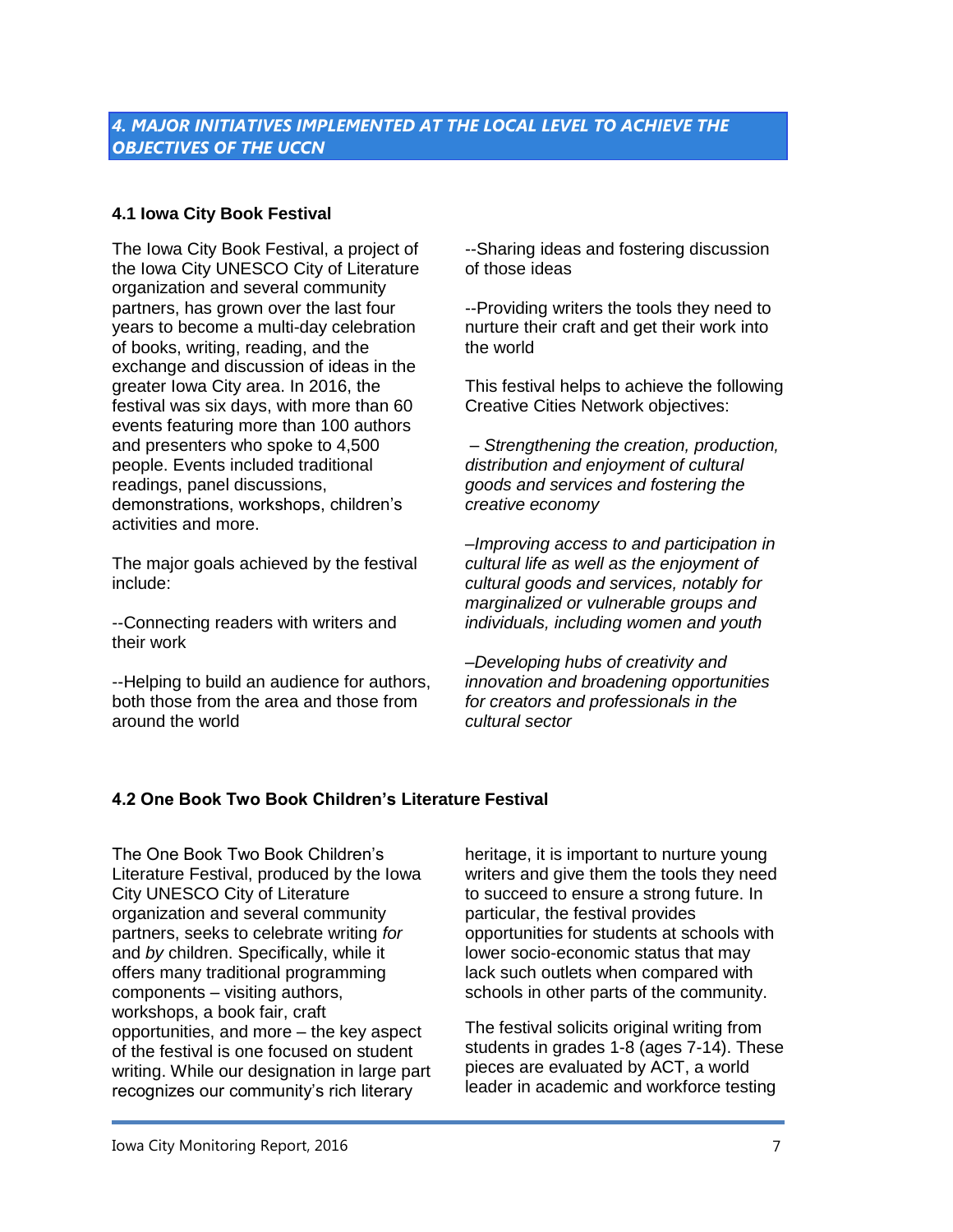and evaluation, and the best are singled out. An event held in partnership with area elementary schools starts the festival, where one student from each school reads his or her piece, sharing the stage with a nationally prominent keynote speaker (Loren Long, David LaRochelle, Candace Fleming and Eric Rohmann in past years). After a Saturday full over fun events, the festival ends with a Sunday event called "Write Out Loud." Here, more than 100 students are recognized for their outstanding writing. Grade-level winners read their work, and others are recognized with honorable mention. Prominent members of the community are on hand to introduce and congratulate the winners.

In this way, the City of Literature demonstrates to these young writers that their work matters, that our community values the written word, and that being able to express their ideas in clear and compelling ways is something to be recognized.

The festival, which will celebrate its sixth year in 2017, has grown in scale and scope each year, now reaching about 2,500 people with its programming, mostly young families. More than 800 students participate in the writing competition.



**Families take part in activities during the One Book Two Book Children's Literature Festival**

This festival helps to achieve the following Creative Cities Network objectives:

*–Making creativity an essential component of urban development, notably through partnerships involving the public and private sectors and civil society*

*–Strengthening the creation, production, distribution and enjoyment of cultural goods and services and fostering the creative economy*

*–Improving access to and participation in cultural life as well as the enjoyment of cultural goods and services, notably for marginalized or vulnerable groups and individuals, including women and youth*

### **4.3 International Writing Program at the University of Iowa**

The International Writing Program (IWP) at the University of Iowa is a multi-faceted endeavor that works to connect writers from around the world. It includes projects that bring international literature into classrooms, introduce American writers to other cultures through reading tours, and serves as a clearinghouse for literary news and a wealth of archival and pedagogical materials. At its heart is an annual residency program in Iowa City that has hosted nearly 1,500 writers from

more than 150 countries since 1967. The participants include authors in the early or middle stages of their careers, as well as some of the best-known writers in our world, such as Nobel Prize winners Mo Yan and Orhan Pamuk.

That residency gives the writers the chance to learn more about U.S. culture and those of the other visiting participants, to work on their writing and to connect with one another, creating a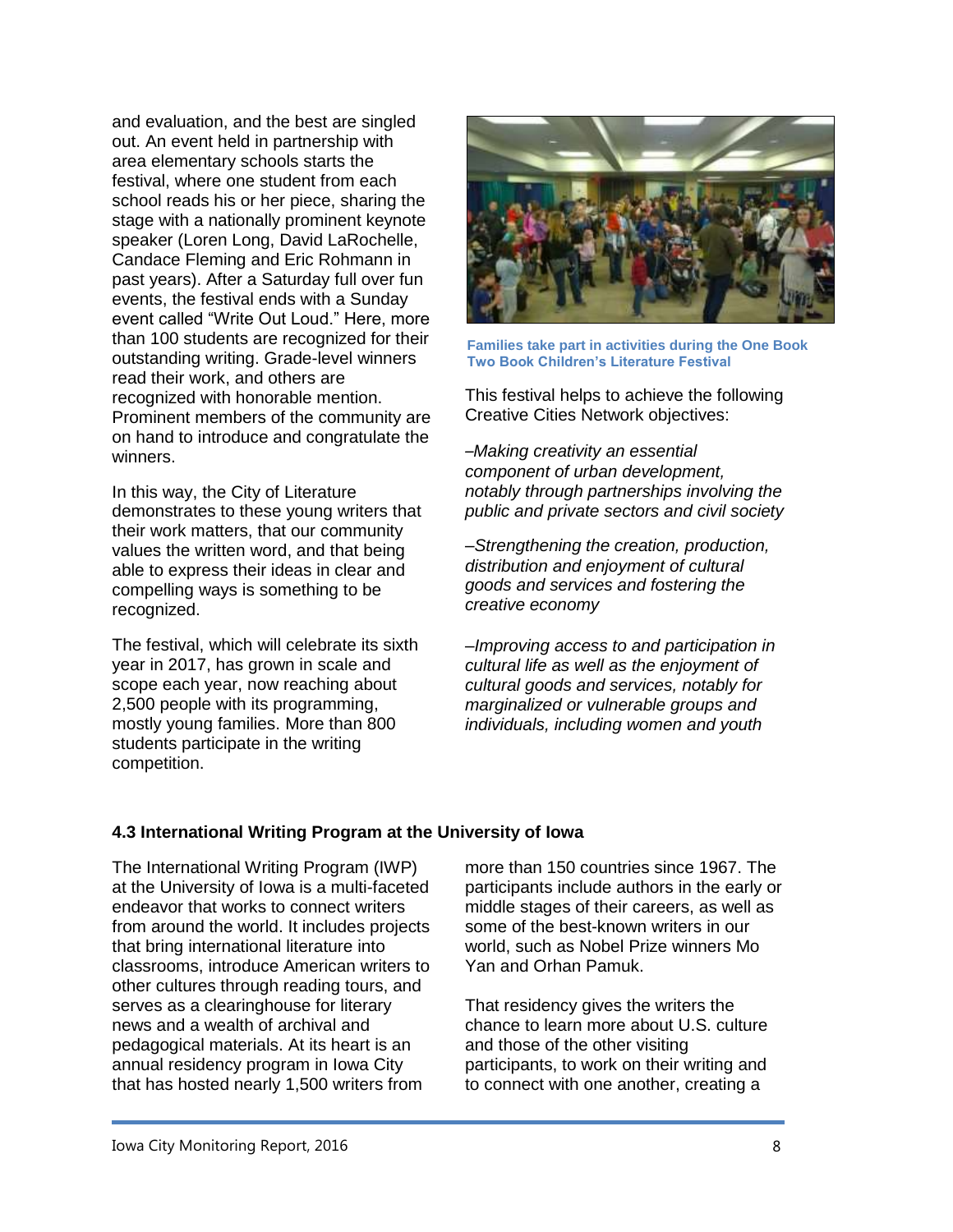world-wide network of writers. Because the University of Iowa is a national hub for creative writing, and is located in the only UNESCO-designated City of Literature in the United States, the writers also are able to participate in innumerable events while in Iowa City, including the Iowa City Book Festival.

The program is a tremendous asset to the community, introducing residents to cultures and ideas that otherwise would be difficult to encounter in such personalized, intimate settings. One of the most popular events tied to the residency is the open forum "What We Saw," which allows participants to offer their view of life in Iowa City and the United States. These ideas then are fed back into the greater dialogue in the community about who we are and how we manage our city.

This program helps to achieve the following Creative Cities Network objectives:

*–Making creativity an essential component of urban development, notably through partnerships involving the public and private sectors and civil society*

*–Strengthening the creation, production, distribution and enjoyment of cultural goods and services and fostering the creative economy* 

*–Improving access to and participation in cultural life as well as the enjoyment of cultural goods and services, notably for marginalized or vulnerable groups and individuals, including women and youth;*

*–Developing hubs of creativity and innovation and broadening opportunities for creators and professionals in the cultural sector*

# **4.4 Paul Engle Prize**

The Paul Engle Prize was established in 2011 by the Iowa City UNESCO City of Literature organization, and was relaunched in 2013 with a \$10,000 cash prize and expanded programming.

The prize is named for Paul Engle (October 12, 1908 – March 22, 1991), who while best remembered as the longtime director of the Writers' Workshop and founder of the University of Iowa's International Writing Program, also was a well-regarded poet, playwright, essayist, editor and critic. The award honors an individual who, like Engle, represents a pioneering spirit in the world of literature through writing, editing, publishing, or teaching, and whose active participation in the larger issues of the day has contributed to the betterment of the world through the literary arts.

At its heart, the prize seeks to recognize



**Author Roxane Gay (right) receives the 2016 Paul Engle Prize from Coralville Public Library Director Alison Ames Galstad.**

writers who go beyond the page, who work to improve the world around them through their work. The ideas and concepts promoted by these writers have tackled some of our society's thorniest problems: issues of race, immigration, socio-economic hurdles, the status of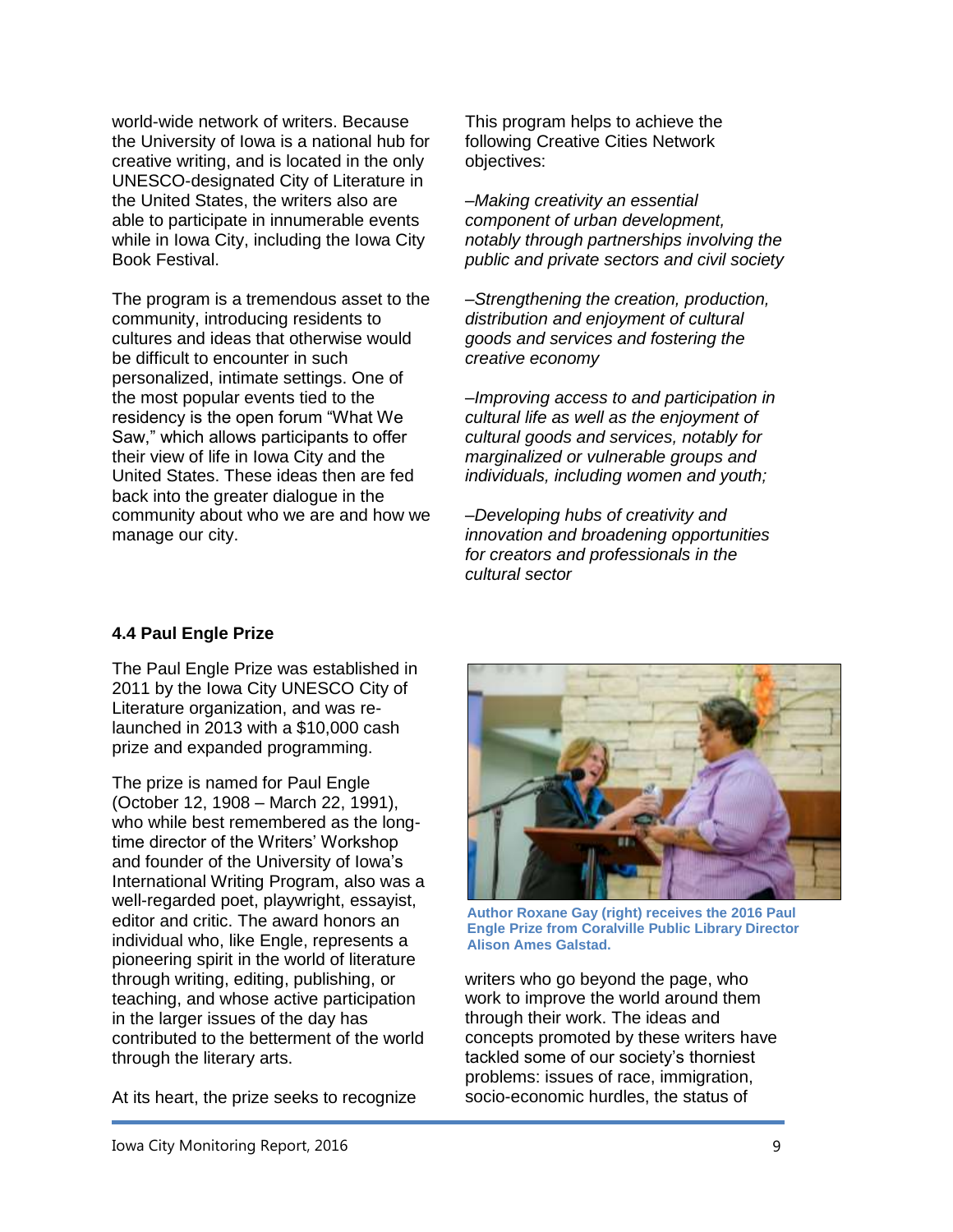women, gender-identity issues and more.

By recognizing these writers, the prize does two things: It elevates these issues by providing a forum for the author, and it offers recognition for the author that is designed to encourage others to pursue similar impact in their work.

Past prize winners are James Alan McPherson, Kwame Dawes, Luis Alberto Urrea, Sara Paretsky, and Roxane Gay. Once the program was revamped in 2013, the authors have done work in our community during their visit to receive the prize, including work with young writers and outreach to under-served populations.

This program helps to achieve the following Creative Cities Network objectives:

*–Making creativity an essential component of urban development, notably through partnerships involving the public and private sectors and civil society*

*–Strengthening the creation, production, distribution and enjoyment of cultural goods and services and fostering the creative economy* 

*–Improving access to and participation in cultural life as well as the enjoyment of cultural goods and services, notably for marginalized or vulnerable groups and individuals, including women and youth;*

*–Developing hubs of creativity and innovation and broadening opportunities for creators and professionals in the cultural sector*

# **4.5 Writers on the Fly**

Writers on the Fly is a video interview series established in 2010 and expanded in 2012. It seeks to capture what had previously been fleeting – the visits made by writers who come to Iowa City to read, to lecture, and to teach. The series began with private funding, was continued with funding from the state humanities council, and then was expanded to include a dedicated website and brand (www.writersonthefly.org) thanks to a grant from the National Endowment for the Humanities.

Featuring a mix of writers who live in Iowa City and those who are visiting, the website features dozens of interviews that range in length from about five minutes to more than twenty. Some static questions, such as asking where the author writes or what words are typically cut from manuscripts, allow a sort of longitudinal study of the craft of writing. Others based on the writer's individual background and

work, offer unique perspectives.

Lesson plans that draw upon segments of the various videos are available for educators, with more under way. Videos are added to the website as they are filmed, with participants in City of Literature such as the Iowa City Book Festival offering a consistent pool from which to draw.

This resource, while created in Iowa City, is available to anyone with an Internet connection, making it an international tool for learning about writers and their work.

This program helps to achieve the following Creative Cities Network objectives:

*–Strengthening the creation, production, distribution and enjoyment of cultural goods and services and fostering the creative economy*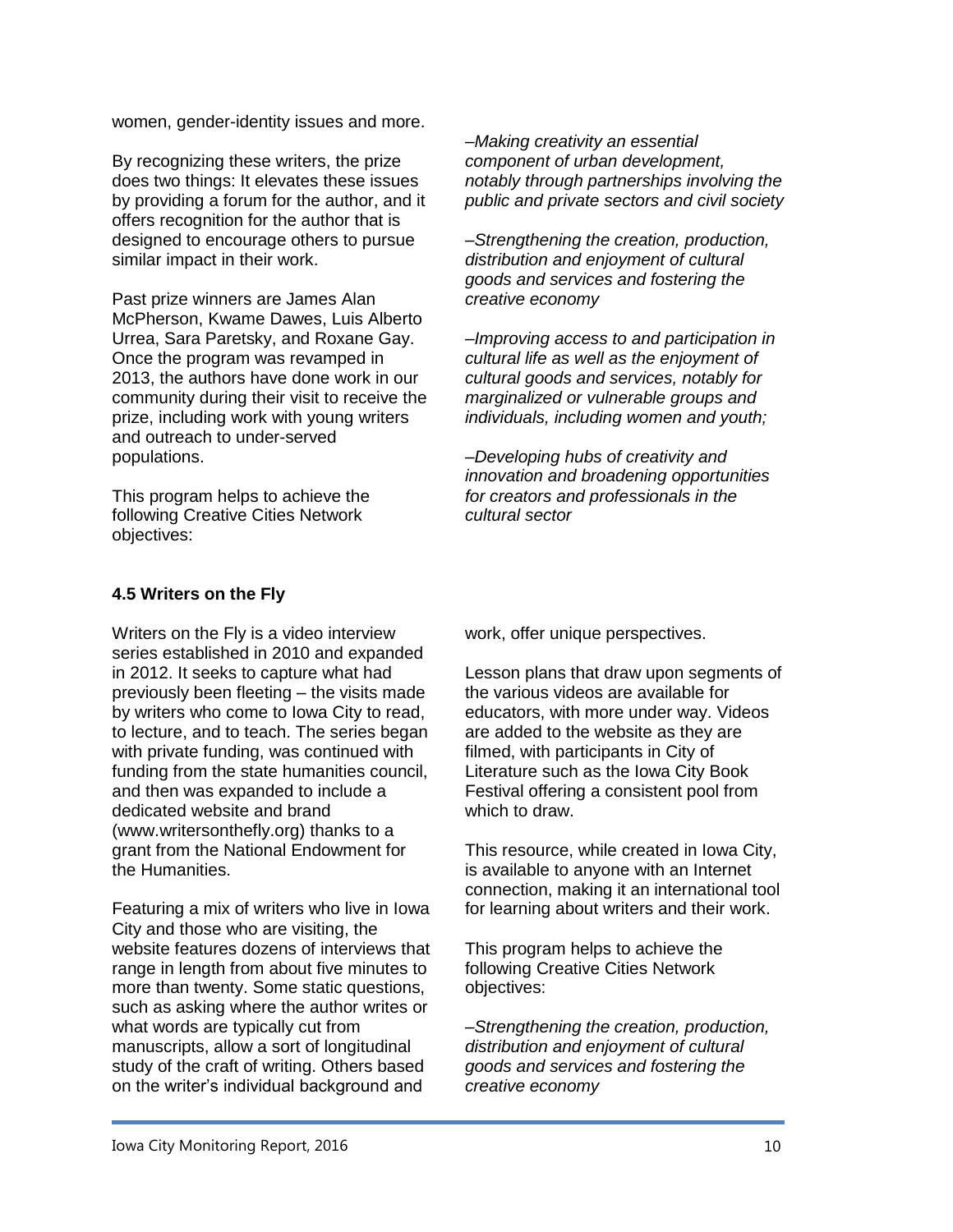*–Improving access to and participation in cultural life as well as the enjoyment of cultural goods and services, notably for marginalized or vulnerable groups and individuals, including women and youth;*

*–Developing hubs of creativity and innovation and broadening opportunities for creators and professionals in the cultural sector*

### **4.6 Cultivation of Little Free Libraries**

While the Little Free Library movement did not begin in Iowa City – it began in 2009 in Hudson, Wisconsin – our community was among the first to widely embrace the project and has seen it grow ten-fold over the past four years.

Little Free Libraries are small structures, usually erected on a pole in the front yard of a home or in a park, much like an oversized mailbox filled with books. Using the credo, "take one, leave one," the LFLs, as they are known, allow people to find free reading material left behind by the friends and neighbors, and to share books in turn with others.

In 2012, when the City of Literature organization invited LFL founder Todd Bol to town for a lecture, there were seven known LFLs in the area. As of November 2016, more than 70 can be found in the community, and that number continues to grow each month. The City of Literature organization acts as a local clearing house for information about building, installing and maintaining LFLs, and has fostered their growing numbers.

The libraries are small but effective tool in urban development, providing access to books in parts of the community where access to traditional library services can be a challenge. They also provide a place for neighbors to gather to talk about books and share ideas, bringing communities together through literature and reading.

This program helps to achieve the following Creative Cities Network



**A Little Free Library built to look like Iowa City's Old Capitol building was erected on an eastside lawn and is filled with books for people to share.**

#### objectives:

*--Making creativity an essential component of urban development, notably through partnerships involving the public and private sectors and civil society*

*--Improving access to and participation in cultural life as well as the enjoyment of cultural goods and services, notably for marginalized or vulnerable groups and individuals, including women and youth;*

*--Developing hubs of creativity and innovation and broadening opportunities for creators and professionals in the cultural sector*

*--Strengthening the creation, production, distribution and enjoyment of cultural goods and services and fostering the creative economy*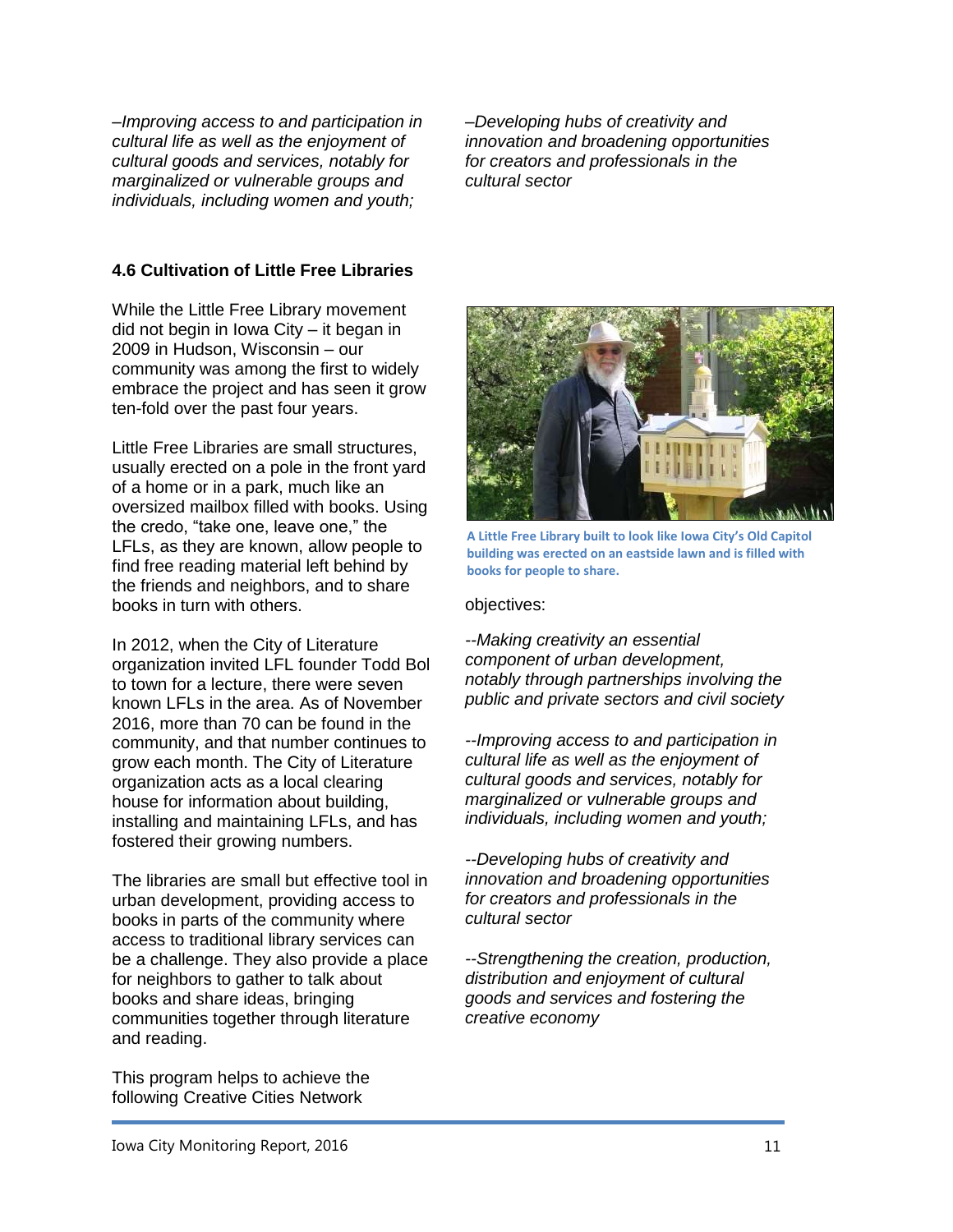# <span id="page-11-0"></span>*5. MAJOR INITIATIVES IMPLEMENTED THROUGH INTER-CITY COOPERATION TO ACHIEVE THE OBJECTIVES OF THE UCCN*

# **5.1** *Town Stitched by River* **and Dublin poet exchanges**

In celebration of deep connections between Iowa City and Dublin, many centered on the University of Iowa's International Writing Program (IWP), the Cities of Literature of Dublin and Iowa City joined together to create an anthology of work by Irish writers who have participated in the IWP since 1979.

The book, *Town Stitched by River,* is a hand-printed limited edition work designed by Iowa City artist Shari DeGraw. The title is taken from a poem, "Iowa City Sestina," by Irish poet Nell Regan, found in the volume. It begins, "This town is stitched by river –/that finds and winds its way through trees/whose leaves curl yellow and every poem/is found to contain it." Authors featured in the book include John Banville, Sebastian Barry, and Eavan Boland.

The book was issued in 2014 with events in Dublin and in Iowa City. The Iowa City event was held during the Iowa City Book Festival, and featured visiting Irish writers Siobhan Campbell, Stephen James Smith, Drucilla Wall, Eamon Wall, Joseph Woods, and Paddy Woodworth. These six were brought to Iowa City in partnership with Poetry Ireland.

A subsequent poet exchange brought three more poets to the 2016 Iowa City Book Festival. Again in partnership with Poetry Ireland, the poets Afric McGlinchey, Jim Maguire, and the aforementioned Nell Regan, participated in a handful of events during the festival.

These endeavors have strengthened the relationship between Dublin and Iowa



**Alan Hayes with the Dublin City of Literature, Iowa City Mayor Matt Hayek, John Kenyon with the Iowa City UNESCO City of Literature, and International Writing Program Director Christopher Merrill celebrate the launch of** *Town Stitched by River* **at the 2014 Iowa City Book Festival.**

City, given the Irish poets a new audience, and exposed Iowa City-area readers to Irish literary culture.

This program helps to achieve the following Creative Cities Network objectives:

*–Strengthen International Cooperation between cities that have recognized creativity as a strategic factor of their sustainable development*

*–Stimulate and enhance initiatives led by member cities to make creativity an essential component of urban development, notably through partnerships involving the public and private sectors and civil society*

*–Strengthening the creation, production, distribution and enjoyment of cultural goods and services and fostering the creative economy*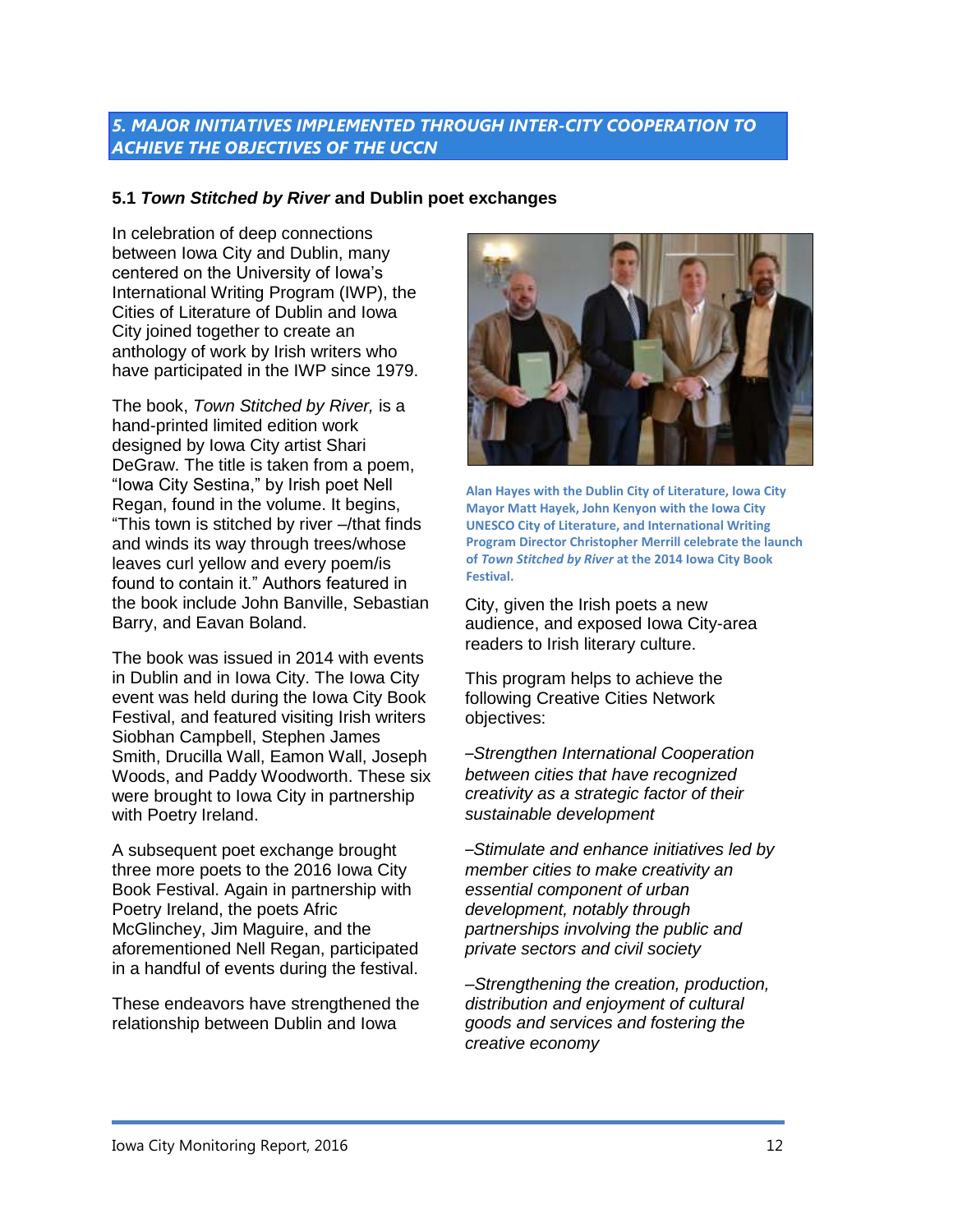### **5.2 Sub-Network Collaborations**

The Iowa City UNESCO City of Literature has collaborated with a number of other cities in the sub-network on projects that have shared writing from one city with another, celebrated song-writing, offered virtual tours of literary landmarks and more. Highlights include:

*–***Krakow poetry projection:** The work of several community poets has been shared as part of this project, which involves poems from around the world being projected on the walls of Krakow's market square. Selected poems come from Iowa City's "Poetry in Public" project, which in similar fashion features poems from local writers presented in public spaces.

*–***Dunedin poetry dots:** This project features the work poets on large, removable "dots," which in this case also featured an area photo of Iowa landscape. These dots were applied in public spaces around Dunedin, forging a tighter bond with other Cities of Literature, and in the case of the Iowa City poet, expanding the audience for and cultural impact of the work.

*–***Melbourne's "20 Minute Cities."** For this project, two up-and-coming Iowa City authors led a guided virtual tour of Iowa City literary landmarks – the Dey House, which houses the Iowa Writer's Workshop, for example – for viewers during the Digital Writers Festival hosted by Melbourne.

*–***Reykjavik poetry project:** This project asked each city to provide one poem that addresses the city, and a photo that ties with the poem, for a display at the Reykjavik city hall.



**A portion of a poem by former Iowa Poet Laureate Marvin Bell is shown on the wall of a building in Krakow's market square as part of a sub-network collaboration among Cities of Literature.**

These collaborations help to achieve the following Creative Cities Network objectives:

*–Strengthen International Cooperation between cities that have recognized creativity as a strategic factor of their sustainable development*

*–Stimulate and enhance initiatives led by member cities to make creativity an essential component of urban development, notably through partnerships involving the public and private sectors and civil society*

*–Strengthening the creation, production, distribution and enjoyment of cultural goods and services and fostering the creative economy*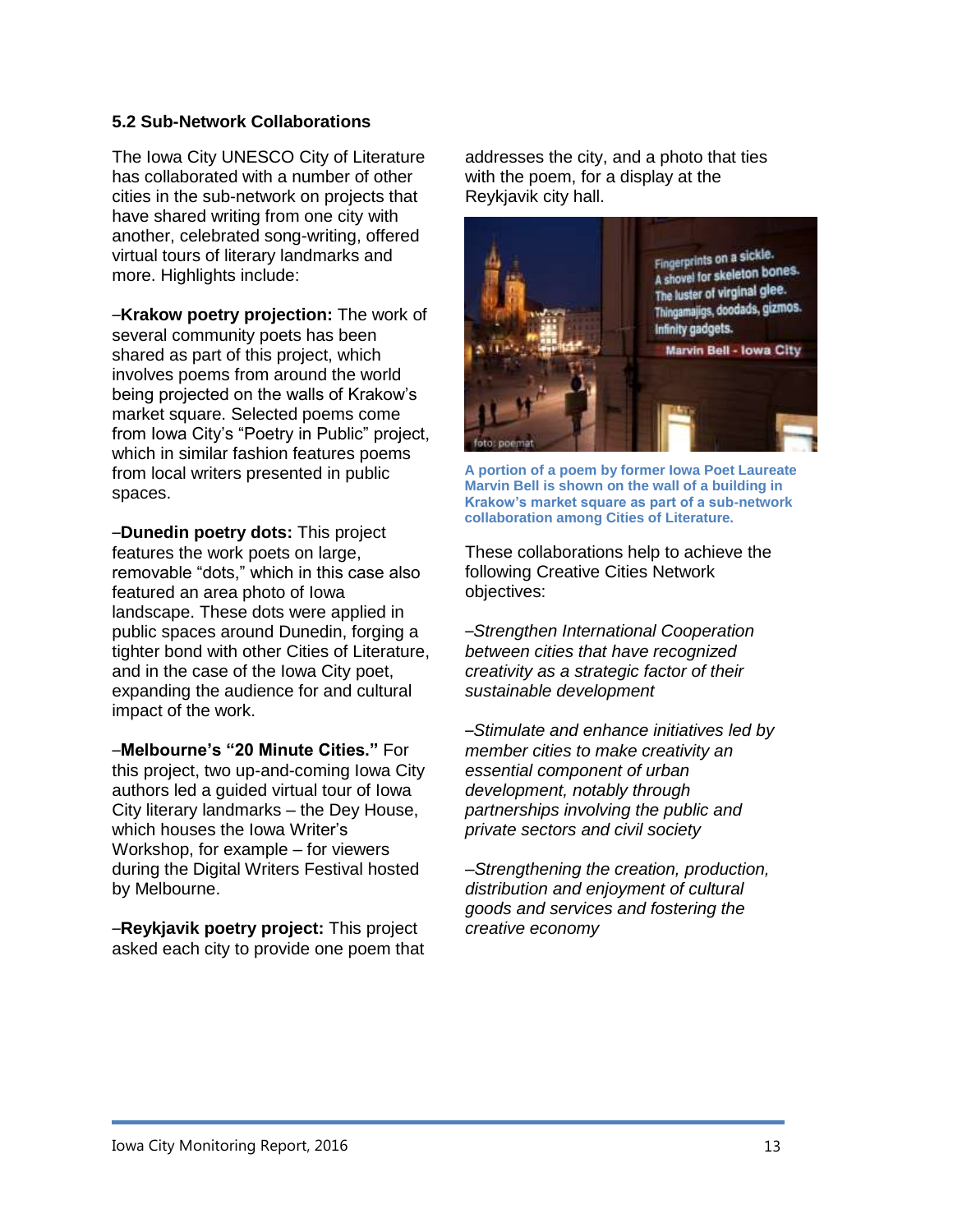# <span id="page-13-0"></span>*6. PROPOSED ACTION PLAN FOR THE FORTHCOMING MID-TERM PERIOD OF FOUR YEARS*

The Iowa City UNESCO City of Literature organization in November approved a four-year strategic plan designed to take it to the next required UCCN Monitoring Report. It can be found in the Annex. The following points fall under the goals outlined in that plan, though they are not enumerated in the plan itself.

In addition to the specific goals outlined below, the City of Literature office will work with staff at the City of Iowa City to evaluate current policies as they relate to the 2030 Agenda for Sustainable Development, looking for ways that current policies already align with Agenda goals, and seeking ways the policies

could be enhanced or altered to address issues in the Agenda goals that are seen as priorities by staff and elected officials.

The organization also seeks to connect and collaborate with other cities in the Creative Cities Network. This includes the other Cities of Literature, as well as the other designated cities in the United States and in the Americas. Meetings at all three levels are in the planning stages.

Finally, most of the projects outlined in section 4 of this document will be maintained, and in some instances, will be expanded.

#### **6.1 Presentation of a maximum of three initiatives, programs or projects aimed at achieving the objectives of the Network locally**

#### **6.1.a. Study of the Community's Literary Sector**

Over the next four years, the Iowa City UNESCO City of Literature organization plans to conduct a survey of the literary sector in the community, with the goal of determining the scale and scope of the sector, its economic impact, and, by setting this as a benchmark, its growth.

The organization will partner with the City of Iowa City and other relevant governmental agencies, as well as the University of Iowa and the Iowa City-Coralville Area Convention & Visitors Bureau on the study. Others involved in

the project include writers, editors, publishers, booksellers, librarians, and those in the book arts.

With the information in hand, the city can use the results to direct policy as it relates to the promotion and support of those in this sector. The various entities within the sector can use the information when making decisions about next steps and potential growth. The City of Literature organization will use the information to evaluate its own projects and programs as it seeks to find the most efficient and effective way to direct resources.

#### **6.1.b. Establish an arts center**

At present, Iowa City lacks a community arts center. While numerous arts and

culture organizations operate within their own spaces, no one dedicated space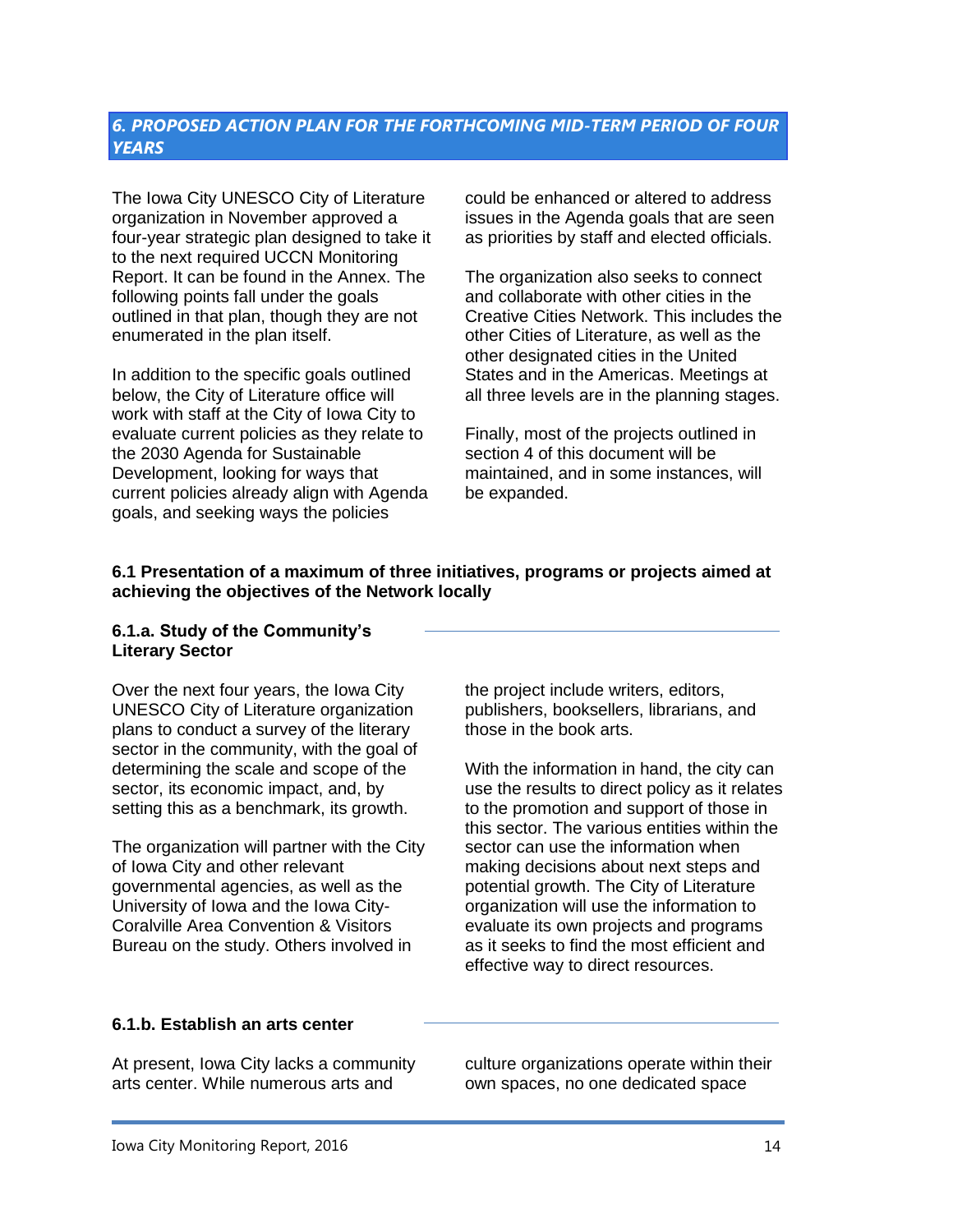exists. Along with other entities in the community, including the city government, the City of Literature over the next four years plans to study the feasibility of such a project, looking at space needs, funding possibilities and long-term operational resources required for such a facility.

#### **6.1.c. Work with City officials to develop of City of Literature-related signage and amenities**

The City of Iowa City is undergoing significant developments in the community that will greatly enhance the visibility of its UNESCO designation in the next four years. These include development of signage that will emphasize the designation and the city's status as part of an international network, as well as more public art-related projects that will highlight specific pieces of work

If the project proves necessary and is constructed, it will connect people and organizations in a number of different arts sectors, including literature, the visual arts, crafts and folk art, media arts, and more. This will lead to potential crosssector collaboration.

by area writers and artists.

In addition, as the city develops its new Riverfront Crossings District and the Riverfront Crossings Park that will anchor it, literary-themed amenities are being planned that not only will highlight the city's literary heritage, but will serve as a way to connect readers and writers through open, public spaces conducive to readings and other events.

**6.2 Presentation of a maximum of three initiatives, programs or projects aimed at achieving the objectives of the Network on an international level, particularly those involving other member cities in the Network**

# **6.2.a. MusicIC Festival**

The Iowa City UNESCO City of Literature organization took over this festival, which celebrates the intersection between literature and classical music, in 2016. A major reason was the opportunity to leverage the city's membership in the Creative Cities Network to expand programming and to seek collaborations with other cities in the network.

The festival involves a series of four concerts, each centering on music that was inspired by literature, or featuring music that inspired literature. These events, which include a family concert



**Iowa City writer Daniel Khalastchi reads a story inspired by Mendelssohn while the Solera Quartet waits in the shadows to perform.**

with teaching elements that is held at the Iowa City Public Library, seek to increase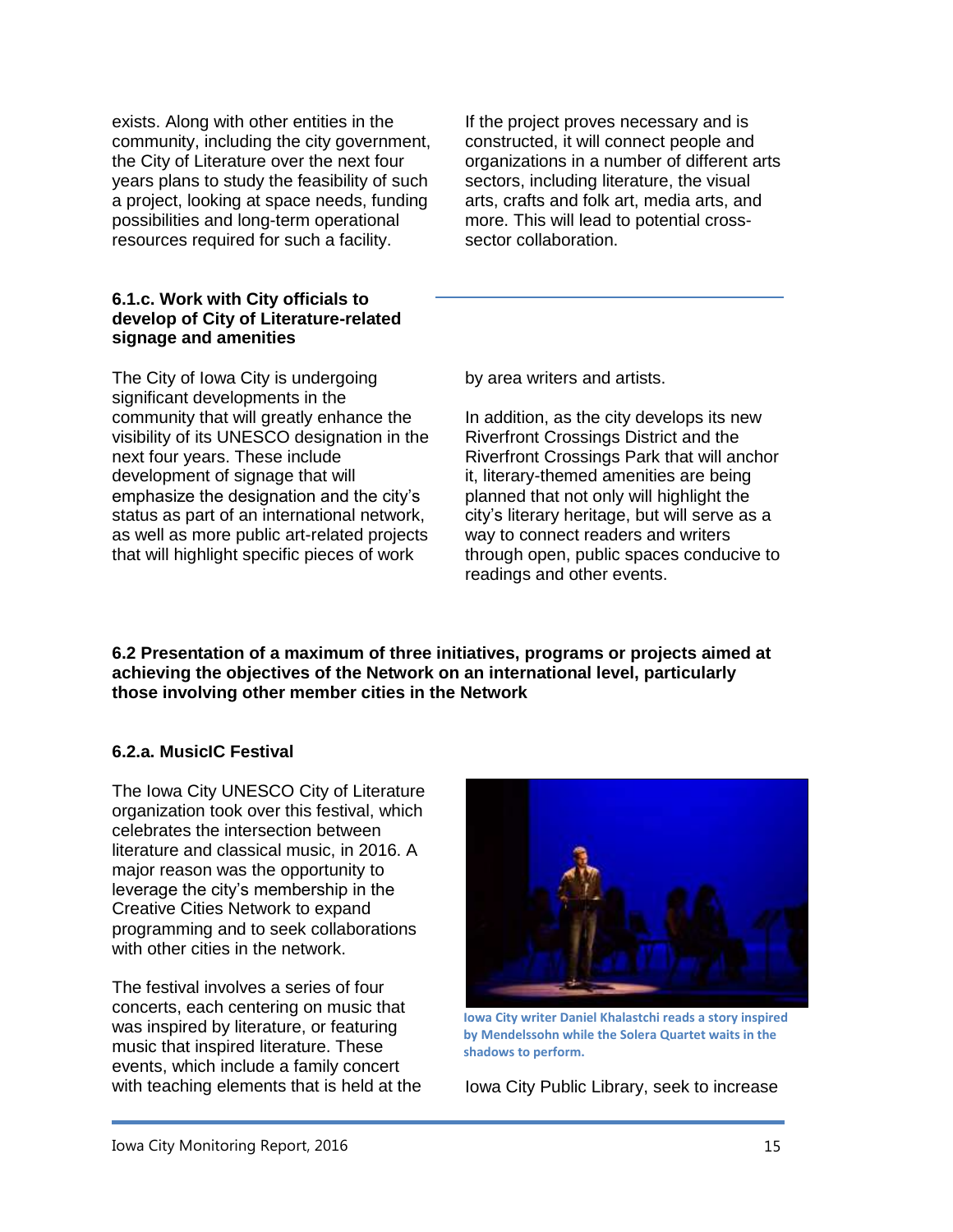patrons' knowledge of these connections, and to enrich the listening and reading experience as a result.

Past festivals have centered on existing compositions. While this mainly has drawn from the canon – Beethoven, Mozart, and Mendelssohn, for example – works from younger composers also has been performed. With the festival's nowexplicit connection with the City of Literature, plans call for direct collaborations with other UCCN cities sometime in the next four years. Ideally, a composer from a City of Music would be commissioned to create a new work inspired by writing from an Iowa author. In the future, such works could be inspired by writing from authors in other Cities of Literature. The music then could be

### **6.2.b. Online translation conference**

The University of Iowa in Iowa City was home to the first translation workshop, created 50 years ago and directed by Daniel Weissbort, who also served as cofounder of *Modern Poetry in Translation.*  Today, the UI remains one of few institutions in the country with a graduate program in translation. The current head of that program, Aron Aji, plans to work with the City of Literature to host an online translator's conference for those in other Cities of Literature and aspiring Cities of Literature.

Preliminary discussions have begun on this project, which would involve

### **6.2.c. Host a Cities of Literature annual meeting**

The Iowa City UNESCO City of Literature organization will make a proposal to the Cities of Literature to host the annual subgroup meeting in 2018 to coincide with the 10<sup>th</sup> anniversary of its designation.

performed either remotely from Iowa City and shown elsewhere, or could be performed in the other cities by ensembles based there.

The result of such collaboration would be to foster connections between the participating cities, to create an audience for the works of the participating composers and authors, and to strengthen ties between the UCCN organizations.

The scope and timeline of this expansion of the MusicIC program is largely contingent on funding, and the organization will seek non-traditional funds in the form of grants to cover the cost of commissioning new work while maintaining the quality of the festival.

translators from both higher education institutions and the publishing industry working in concert to create a program designed to further their work and create international collaborations.

A steering committee composed of translators from a handful of cities will convene to create the program. Melbourne has offered the technical expertise of its Digital Writer's Festival to handle the back-end for the event.

Plans call for holding the conference in 2018, with the possibility, depending on success, of making it a regular event.

The meeting would involve hosting representatives from the 20-plus other cities in the sub-group and programming two to three days of meetings and related events to coincide with the visit.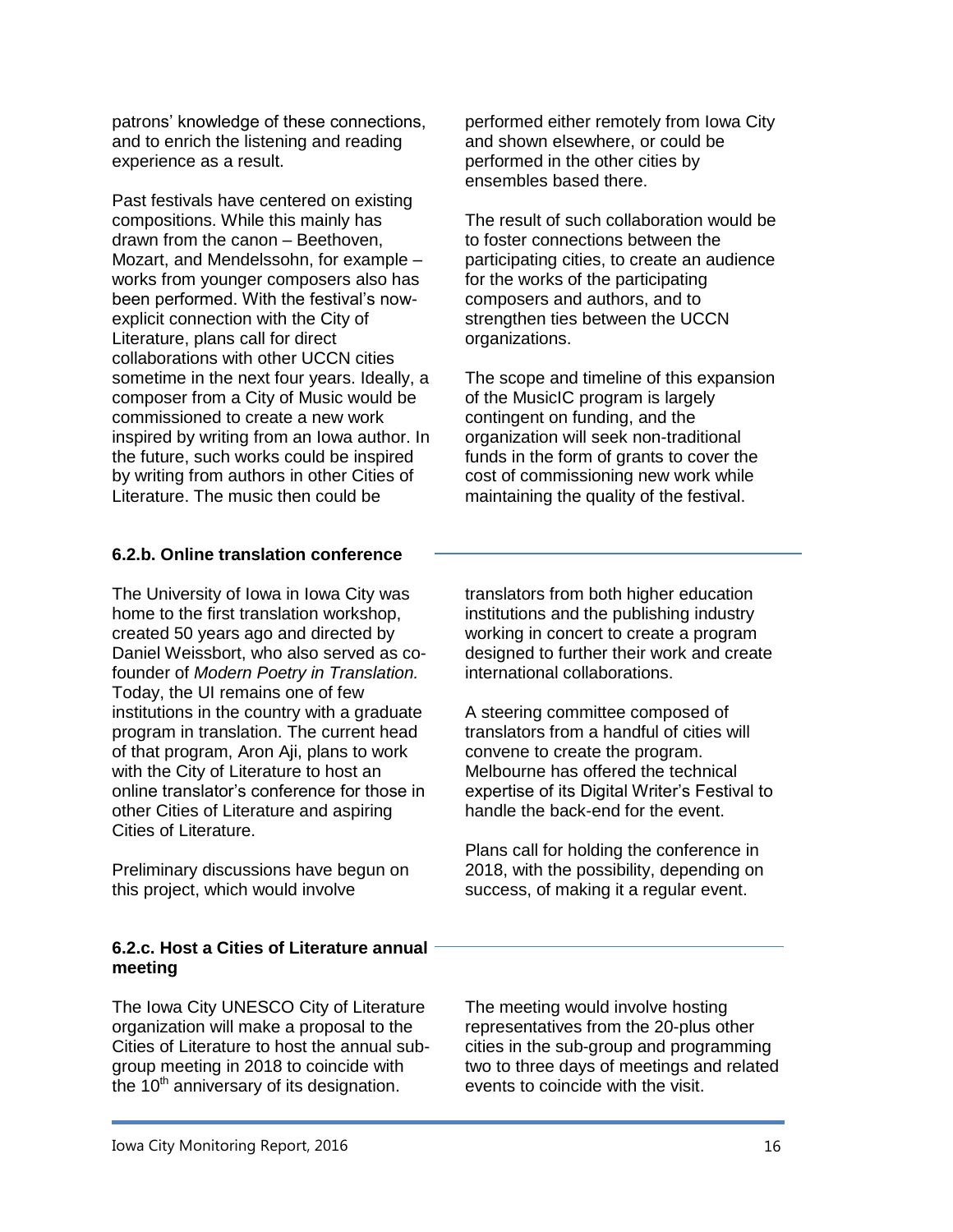## **6.3 Estimated annual budget for implementing the proposed action plan**

*Please present the estimated overall annual budget for implementing the proposed action plan, as well as the percentages that will be devoted to local and international initiatives. All of the resources that the city expects to contribute should be mentioned, not only including financial resources but also other resources (personnel, facilities, etc.). Please indicate any funding applications envisaged to national and international funding bodies, in order to complement the budget.*

| Iowa City UNESCO City of Literature organization<br>Budget for July 16-June 17 |                                  |            |
|--------------------------------------------------------------------------------|----------------------------------|------------|
|                                                                                |                                  |            |
| <b>Income</b>                                                                  |                                  |            |
|                                                                                | <b>In-Kind Donation</b>          | 13,830.00  |
|                                                                                | <b>Public Support</b>            | 123,500.00 |
|                                                                                | <b>Private Support</b>           | 25,000.00  |
|                                                                                | <b>Other Types of Income</b>     | 3,160.00   |
|                                                                                | <b>Program Income</b>            | 128,250.00 |
| <b>Total Income</b>                                                            |                                  | 293,740.00 |
| <b>Expense</b>                                                                 |                                  |            |
|                                                                                | <b>Personnel</b>                 | 149,645.00 |
|                                                                                | <b>Contract Services</b>         | 3,850.00   |
|                                                                                | <b>Operations</b>                | 11,650.00  |
|                                                                                | <b>Insurance &amp; Equipment</b> | 3,700.00   |
|                                                                                | <b>Business Expenses</b>         | 3,850.00   |
|                                                                                | <b>Organization Promotion</b>    | 8,850.00   |
|                                                                                | <b>Program Administration</b>    | 108,250.00 |
| <b>Total Expense</b>                                                           |                                  | 289,795.00 |
| <b>Net Income</b>                                                              |                                  | 3945       |

Note: The Public Support line includes funding from the City of Iowa City, the City of Coralville, the City of North Liberty, the University of Iowa, and Johnson County. In addition, each of these entities is represented on the organization's board of directors, including three each for Iowa City and the University of Iowa. Other staff time is expended in assistance given for promotion and communication, as well as event-based assistance.

Much of the in-kind total noted in the budget comes in the form of office space and equipment contributed by the Iowa

City Public Library for the City of Literature office.

Programmatic income is a mixture of contributions, sponsorships, grants, and earned income from the sale of merchandise or vendor space. The organization seeks grant funding on a regular basis, at the local, state, and national levels.

Also note that staff time, while spent predominantly on programming, is not assigned on a pro-rated basis to the programming line item.

.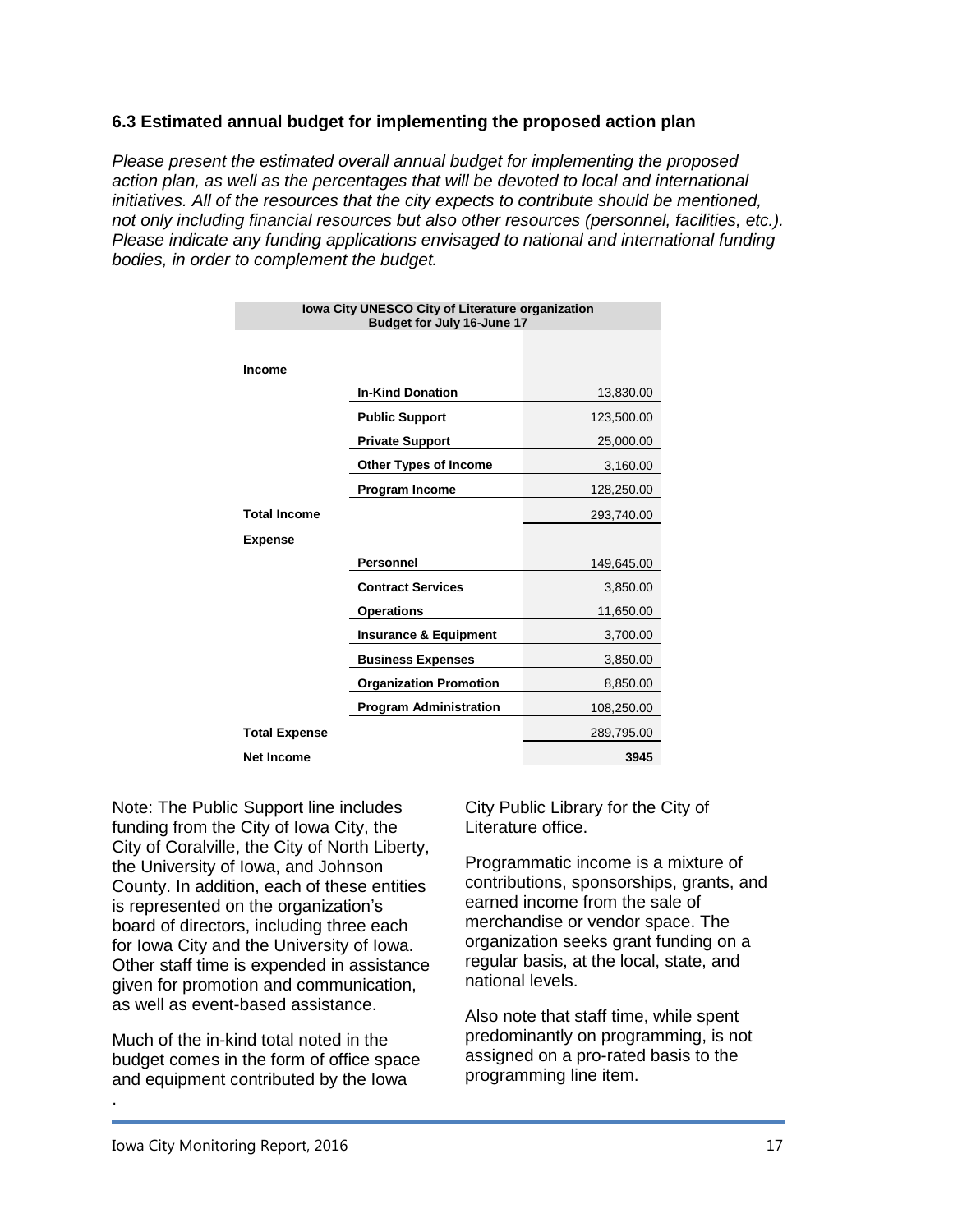# **6.4 Plan for communication and awareness**

The City of Literature organization's communication plan is a multi-tiered, multi-platform approach that seeks to raise awareness locally, on a state level, nationally, and internationally.

The organization re-branded in 2015, with a new logo to draw attention to the

designation, and a tagline that emphasizes the many facets of the



City of Literature (see report cover page). This branding has been used locally and regionally to promote events, as well as nationally and internationally to promote the city's designation and its literary assets.

The organization also works with partners to promote the designation, including the Iowa City-Coralville Area Convention and Visitors Bureau, the Eastern Iowa Tourism Association, and Travel Iowa. In addition, the organization works with the U.S. National Commission for UNESCO through the U.S. State Department on brand-awareness and promotion of events and programs.

The message depends on the target audience. The localized communication is more event and asset based; specific opportunities are communicated in an attempt to share the richness of the community's literary culture with residents and frequent visitors. More regional and national communication is broader, communicating more general details about the community and its literary assets in an attempt to drive tourism or those interested in relocation. Iowa City is a top retirement destination, and as a recent article in *Money* magazine noted,

the city's literary culture is a big draw for that population.

Communications take many forms. The organization maintains a number of websites:

- www.iowacityofliterature.org
- www.onebooktwobook.org
- www.iowacitybookfestival.org
- www.musicIC.org
- www.writersonthefly.org

It also maintains Facebook and Twitter accounts for all but the last of these.

The organization also communicates regularly through an email newsletter that highlights both its programs and events and other notable news from the literary sector. This includes a calendar.

Advertising campaigns driven by the organization's larger events are undertaken each year, with largely eventbased promotion that also highlights the city's UNESCO designation, with all promotions designed to create links between the event and the brand, the brand and the designation, and the designation and the event.

The impact of these promotions is an increased awareness of the city's literary sector and of its UNESCO designation. The plan will be augmented and expanded as additional audiences are identified and resources are secured.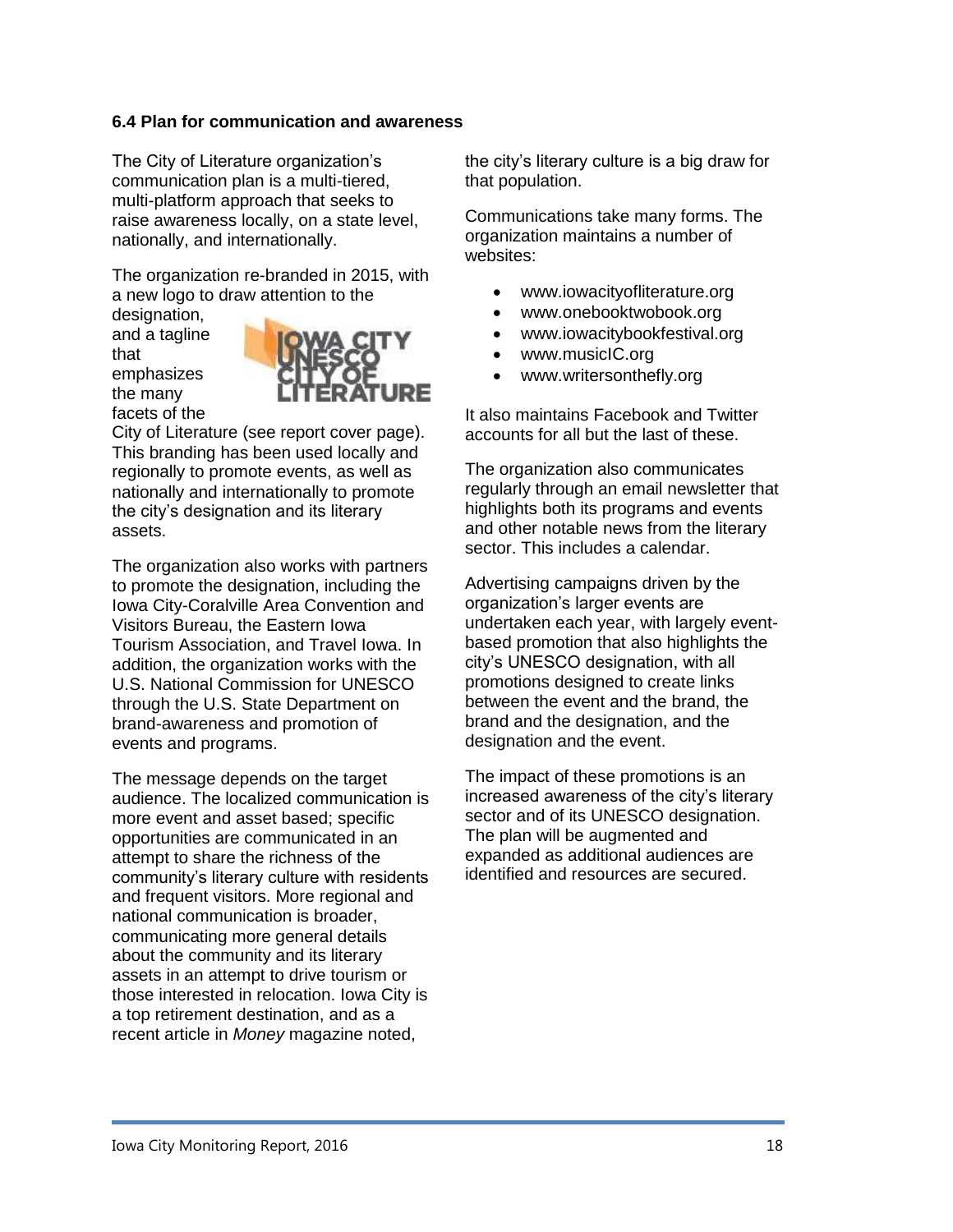# <span id="page-18-0"></span>*ANNEX*



# FY17-20 Strategic Plan

Mission: *To celebrate and support literature on a local, regional, national, and international level, connecting readers and writers through the power of story.*

# **1.** The profile of the city's designation as a City of Literature and the profile of this organization will be raised through a marketing and outreach plan.

- a. A survey will be conducted to set a benchmark related to the community's views and awareness of the designation and the organization
- b. A marketing plan will be implemented with the goal of increasing awareness of the designation and the organization, particularly targeting specific constituencies
- c. New staffing will focus on promotion and marketing

### 2. The needs of key stakeholders and constituencies will be evaluated and prioritized, and will be used to guide programming and operational efforts

- a. Programs will be evaluated annually regarding costs and revenue, audience and relevance to the organization's mission.
- b. Criteria for evaluating proposed new programs will be created and new program opportunities will be evaluated
- c. The value of the literary arts sector  $-$  and the organization's role within it – will be studied and a report created to highlight findings



a. We will explore ways to participate in local literacy efforts as they mesh with our One Book Two Book Festival